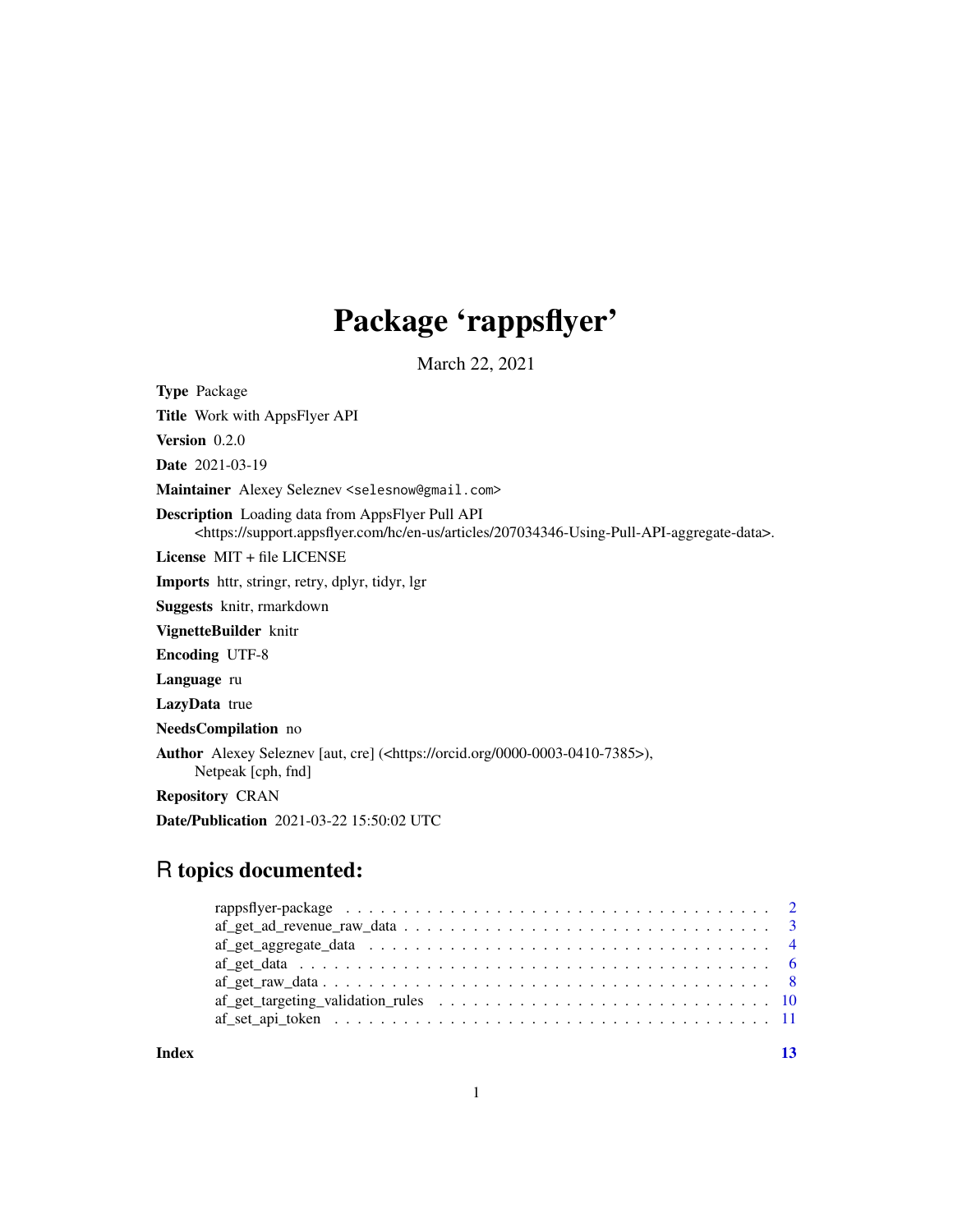<span id="page-1-0"></span>rappsflyer-package *Work with AppsFlyer API*

#### Description

Loading data from AppsFlyer Pull API <https://support.appsflyer.com/hc/en-us/articles/207034346- Using-Pull-API-aggregate-data>.

#### Details

The DESCRIPTION file:

| Package:         | rappsflyer                                                                                                                                            |
|------------------|-------------------------------------------------------------------------------------------------------------------------------------------------------|
| Type:            | Package                                                                                                                                               |
| Title:           | Work with AppsFlyer API                                                                                                                               |
| Version:         | 0.2.0                                                                                                                                                 |
| Date:            | 2021-03-19                                                                                                                                            |
| Authors@R:       | $c(\text{person}(\text{given} = "Alexey", \text{family} = "Seleznev", \text{role} = c("aut", "cre"), \text{email} = "selesnow @gmail.com", \text{cc}$ |
| Maintainer:      | Alexey Seleznev <selesnow@gmail.com></selesnow@gmail.com>                                                                                             |
| Description:     | Loading data from AppsFlyer Pull API <https: 207034346-using-<="" articles="" en-us="" hc="" support.appsflyer.com="" td=""></https:>                 |
| License:         | MIT + file LICENSE                                                                                                                                    |
| Imports:         | httr, stringr, retry, dplyr, tidyr, lgr                                                                                                               |
| Suggests:        | knitr, rmarkdown                                                                                                                                      |
| VignetteBuilder: | knitr                                                                                                                                                 |
| Encoding:        | UTF-8                                                                                                                                                 |
| Language:        | ru                                                                                                                                                    |
| LazyData:        | true                                                                                                                                                  |
| Author:          | Alexey Seleznev [aut, cre] ( <https: 0000-0003-0410-7385="" orcid.org="">), Netpeak [cph, fnd]</https:>                                               |
|                  |                                                                                                                                                       |

Index of help topics:

```
af_get_ad_revenue_raw_data
                         Get Ad Revenue Raw Data
af_get_aggregate_data Get 'AppsFlyer' Aggregate Data Reports
af_get_data Get Data From 'AppsFlyer Master API'
                        Get 'AppsFlyer' Raw Data Reports
af_get_targeting_validation_rules
                        Get Targeting Validation Rules
af_set_api_token Set 'AppsFlyer' API Token<br>rappsflyer-package Work with AppsFlyer API
                       Work with AppsFlyer API
```
#### Author(s)

NA Maintainer: Alexey Seleznev <selesnow@gmail.com>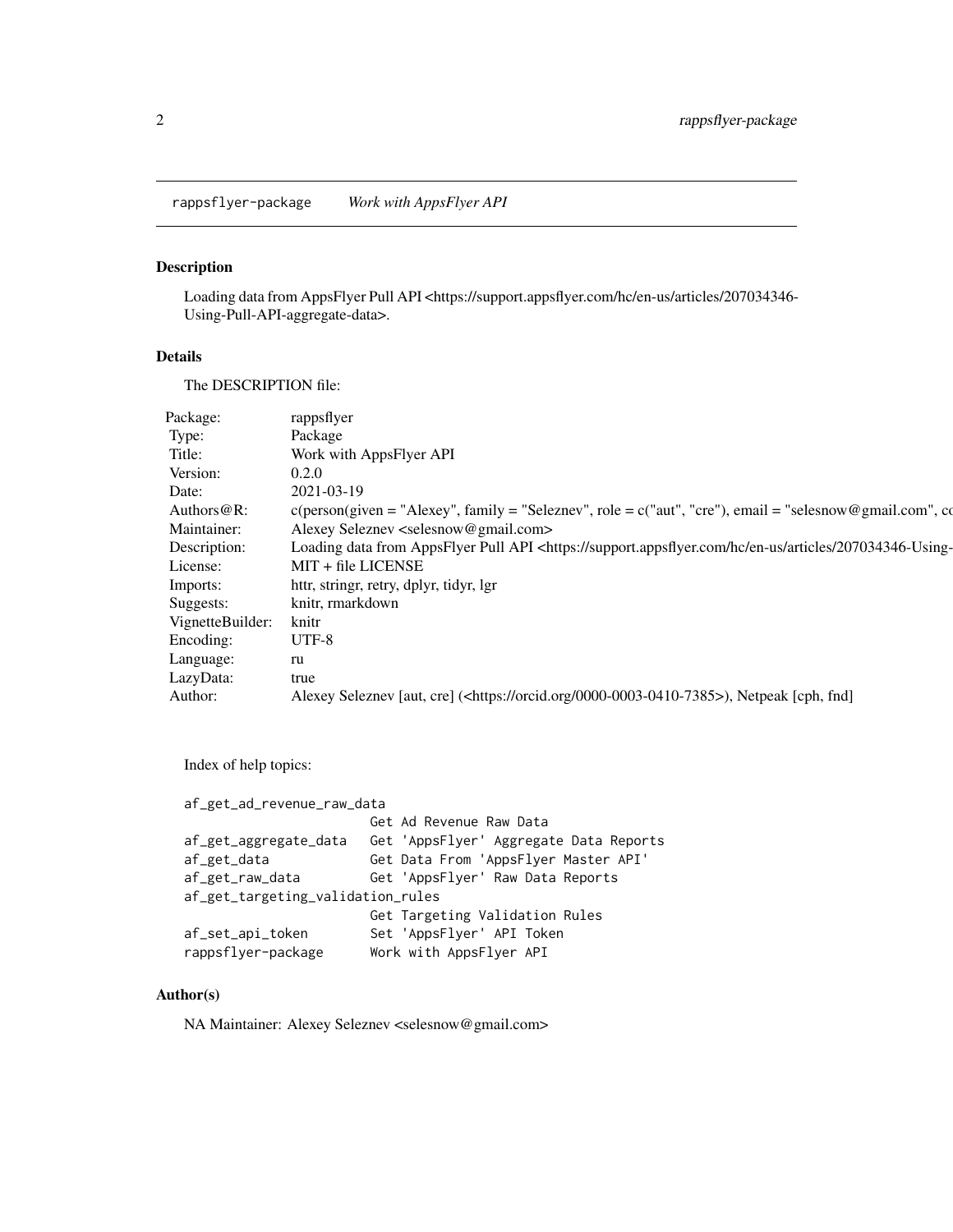<span id="page-2-0"></span>af\_get\_ad\_revenue\_raw\_data

*Get Ad Revenue Raw Data*

### Description

Get ad revenue raw data from 'AppsFlyer Pull API'

# Usage

```
af_get_ad_revenue_raw_data(
   date\_from = Sys.Date() - 8,date_to = Sys.DataFrame() - 1,report_type = c("ad_revenue_raw"),
    is_organic = FALSE,
    additional_fields = c("device_model",
                           "keyword_id",
                           "store_reinstall",
                           "deeplink_url",
                           "oaid",
                           "ad_unit",
                           "segment",
                           "placement",
                           "monetization_network",
                           "impressions",
                           "mediation_network",
                           "is_lat"),
    timezone = "Europe/Moscow",
    retargeting = NULL,
    maximum_{rows} = 1000000,app_id = getOption("apps_flyer_app_id"),
    api_token = getOption("apps_flyer_api_key"))
```
### Arguments

| date_from         | Reporting start date.                                   |  |
|-------------------|---------------------------------------------------------|--|
| date_to           | Reporting finish date.                                  |  |
| report_type       | Report type. now it's only ad_revenue_raw.              |  |
| is_organic        | If TRUE you get only organic data.                      |  |
| additional_fields |                                                         |  |
|                   | Character vector of report's additional fields.         |  |
| timezone          | Your timezone, for example Europe/Moscow.               |  |
| retargeting       | If TRUE you get retargeting data.                       |  |
| maximum_rows      | Report rows limit.                                      |  |
| app_id            | Your app id from apps flyer.                            |  |
| api_token         | Your AppsFlyer API token V1.0 for more details go link. |  |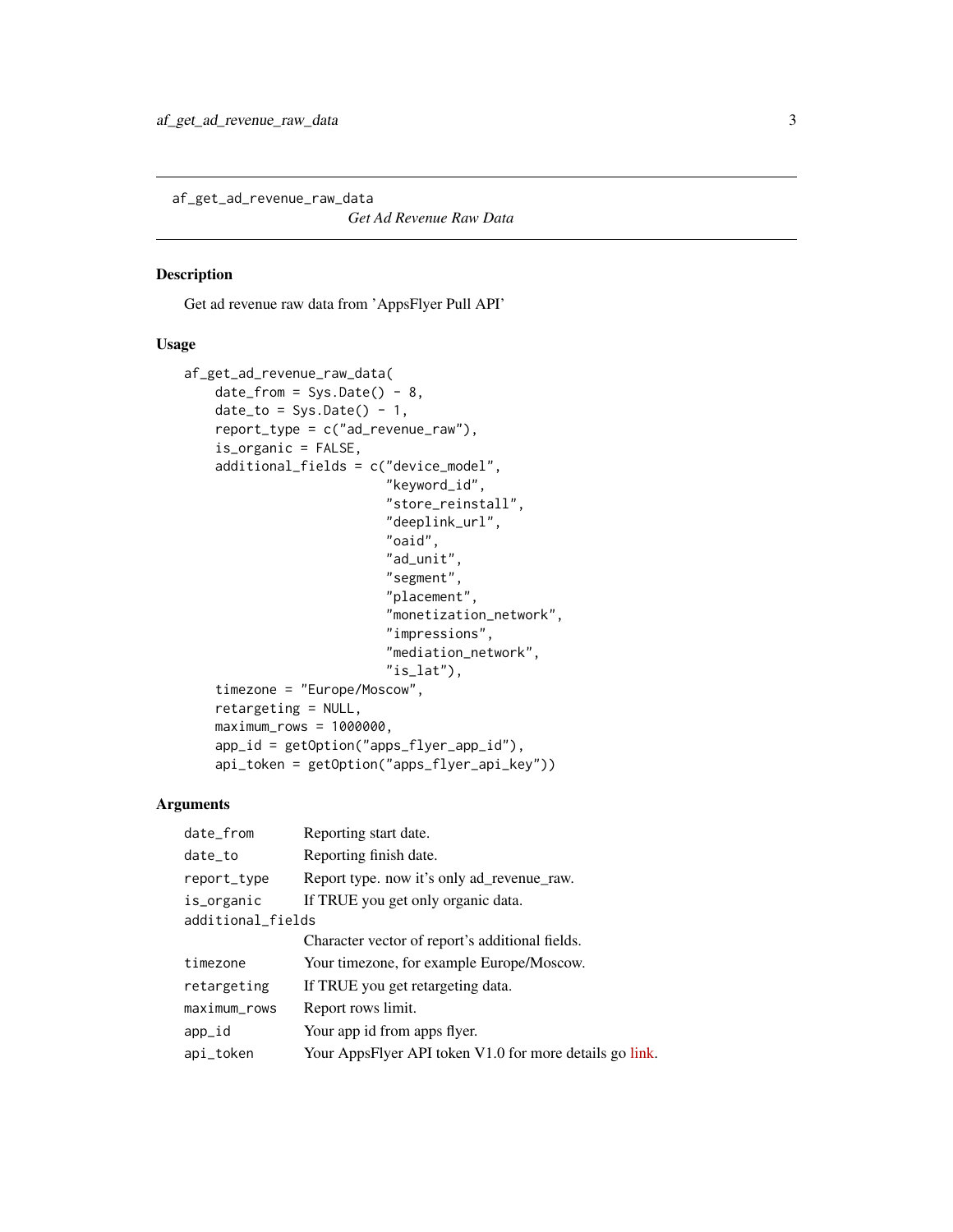#### Value

data.frame.

#### Author(s)

Alexey Seleznev

#### See Also

[AppsFlyer Pull API documentation](https://support.appsflyer.com/hc/en-us/articles/207034346-Pull-APIs-Pulling-AppsFlyer-Reports-by-APIs)

#### Examples

```
## Not run:
af_set_api_token("Your API token")
ad_data <- af_get_ad_revenue_raw_data(
   date_from = "2021-03-01",
   date_to = "2021-03-15",app_id = "id0001111"\mathcal{L}## End(Not run)
```
af\_get\_aggregate\_data *Get 'AppsFlyer' Aggregate Data Reports*

#### Description

Get AppsFlyer Aggregate (user acquisition and retargeting) data

#### Usage

```
af_get_aggregate_data(
    date\_from = Sys.Date() - 8,date_to = Sys.DataFrame() - 1,report_type = c("daily_report",
                    "partners_report",
                    "partners_by_date_report",
                    "geo_report",
                     "geo_by_date_report"),
    additional_fields = c("keyword_id",
                           "store_reinstall",
                           "deeplink_url",
                           "oaid",
                           "install_app_store",
                           "contributor1_match_type",
                           "contributor2_match_type",
```
<span id="page-3-0"></span>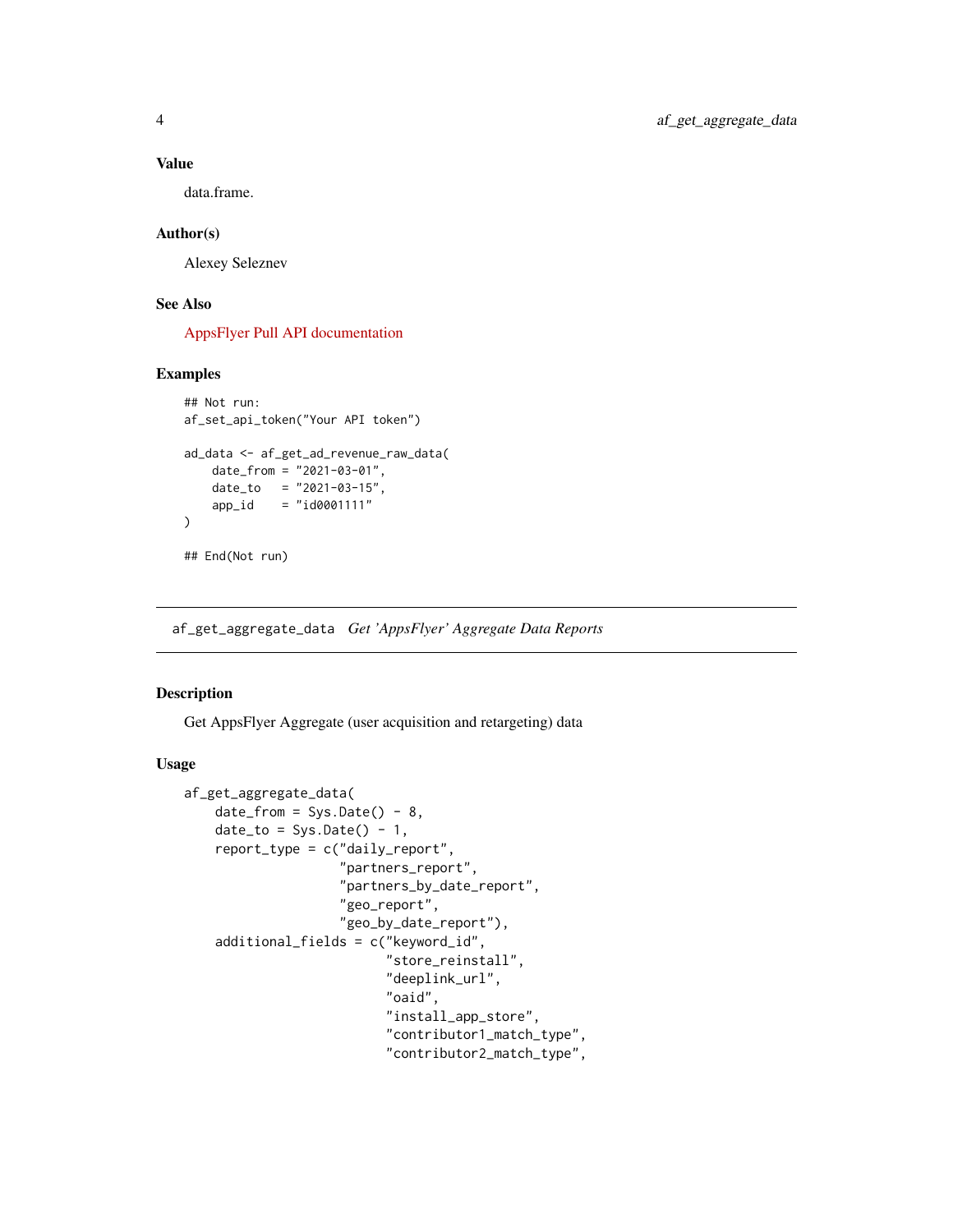```
"contributor3_match_type",
                      "match_type"),
media_source = NULL,
attribution_touch_type = NULL,
currency = NULL,
timezone = "Europe/Moscow",
retargeting = NULL,
app_id = getOption("apps_flyer_app_id"),
api_token = getOption("apps_flyer_api_key"))
```
# Arguments

| date_from              | Reporting start date.                                                                                                                                                                   |  |
|------------------------|-----------------------------------------------------------------------------------------------------------------------------------------------------------------------------------------|--|
| date_to                | Reporting finish date.                                                                                                                                                                  |  |
| report_type            | Report type. One of: daily_report, partners_report, partners_by_date_report,<br>geo_report, geo_by_date_report. For more details go to Integration > API access<br>in AppsFlyer Web UI. |  |
| additional_fields      |                                                                                                                                                                                         |  |
|                        | Character vector of report's additional fields.                                                                                                                                         |  |
| media_source           | Use to limit (filter) to a specific media source for example, if you need inly<br>facebook data in your report use media_source="facebook".                                             |  |
| attribution_touch_type |                                                                                                                                                                                         |  |
|                        | Set this parameter as shown in the example to get view-through attribution<br>(VTA) KPIs. For example attribution_touch_type="impression".                                              |  |
| currency               | Currency of revenue and cost. Aggregate Pull API reports always use the app-<br>specific currency.                                                                                      |  |
| timezone               | Your timezone, for example Europe/Moscow.                                                                                                                                               |  |
| retargeting            | If TRUE you get retargeting data.                                                                                                                                                       |  |
| app_id                 | Your app id from apps flyer.                                                                                                                                                            |  |
| api_token              | Your AppsFlyer API token V1.0 for more details go link.                                                                                                                                 |  |
|                        |                                                                                                                                                                                         |  |

# Value

data.frame.

### Author(s)

Alexey Seleznev

# See Also

[AppsFlyer Pull API documentation](https://support.appsflyer.com/hc/en-us/articles/207034346-Pull-APIs-Pulling-AppsFlyer-Reports-by-APIs)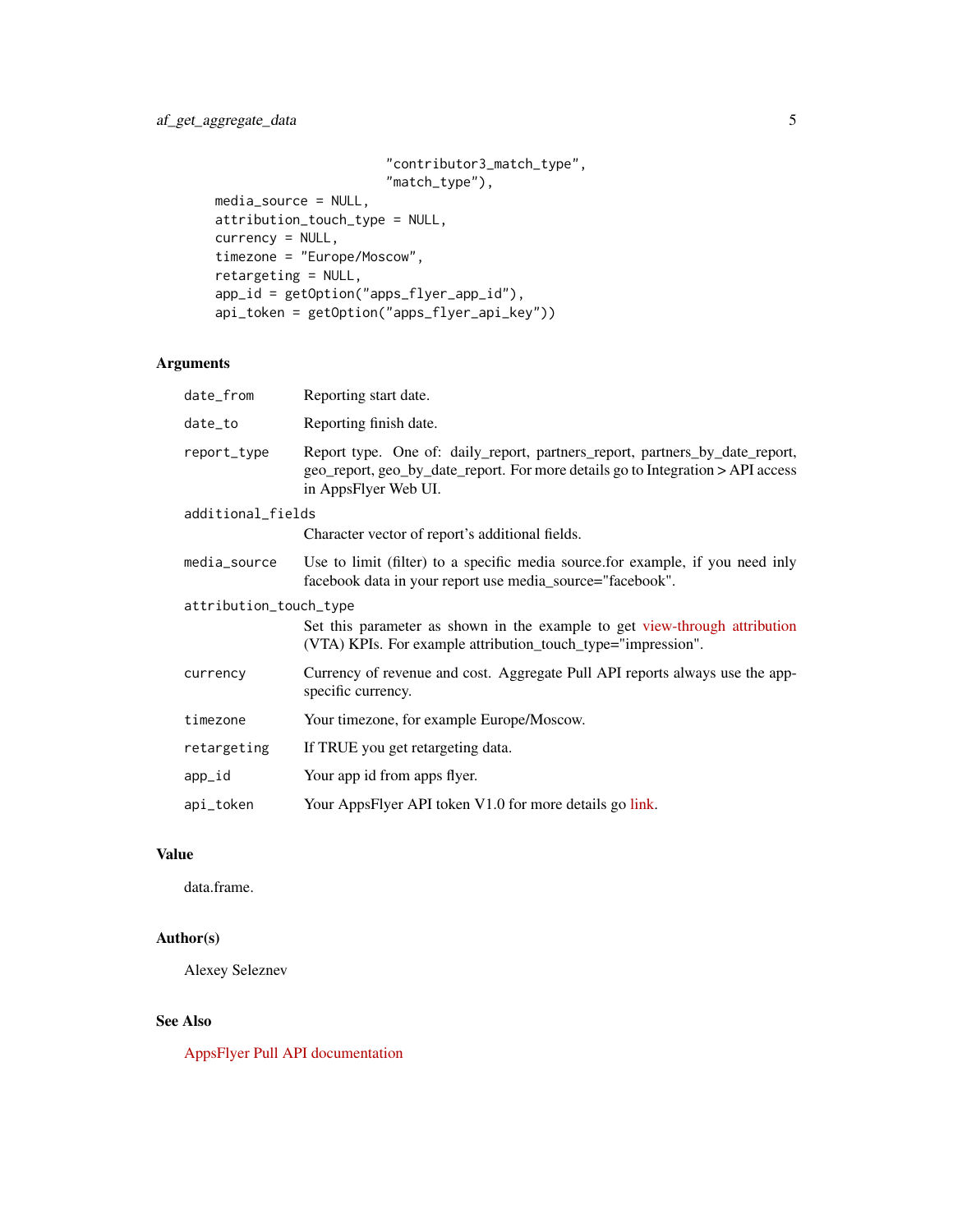#### Examples

```
## Not run:
af_set_api_token("Your API token")
geo_data <- af_get_aggregate_data(
    date_from = "2021-03-01",
    date_to = "2021-03-15",
   report_type = "geo_by_date_report",
   app_id = "id0001111")
## End(Not run)
```
#### af\_get\_data *Get Data From 'AppsFlyer Master API'*

#### Description

Get statistic data from 'AppsFlyer Master API'

#### Usage

```
af_get_data(
  date\_from = Sys.DataFrame() - 8,date_to = Sys.DataFrame() - 1,dimensions = c("app_id",
                  "pid",
                 "af_channel",
                  "c",
                 "af_c_id",
                 "geo"),
  metrics = c("impressions",
                  "clicks",
                 "installs",
                 "sessions",
                 "loyal_users",
                 "cost",
                 "revenue",
                 "uninstalls"),
  filters = NULL,
  currency = NULL,timezone = "Europe/Moscow",
  app_id = getOption("apps_flyer_app_id"),
  api_token = getOption("apps_flyer_api_key")
\mathcal{E}
```
<span id="page-5-0"></span>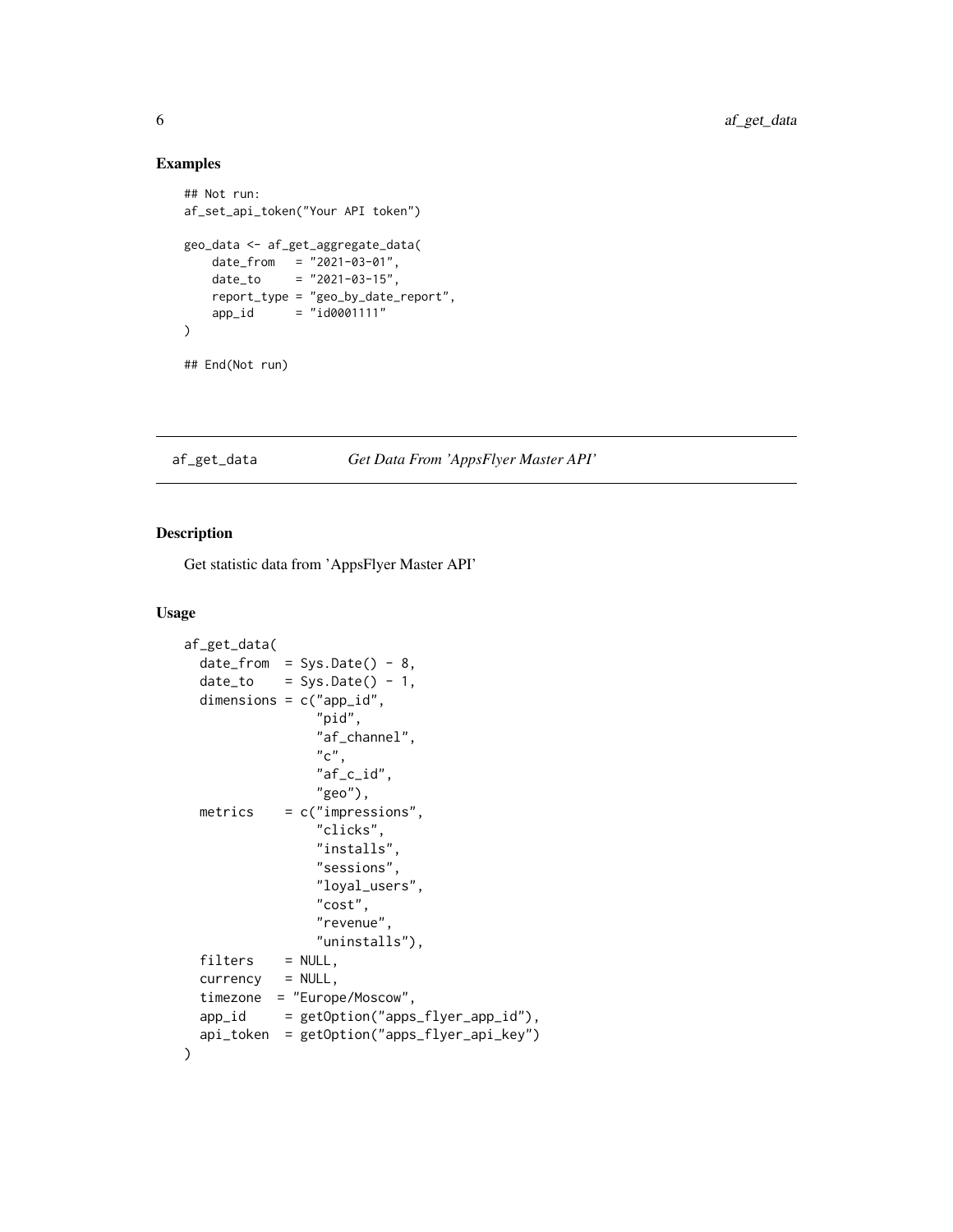# af\_get\_data 7

# Arguments

| date_from  | Reporting start date.                                                                                                                                                              |
|------------|------------------------------------------------------------------------------------------------------------------------------------------------------------------------------------|
| date_to    | Reporting finish date.                                                                                                                                                             |
| dimensions | Character vector. These dimensions are used for collecting the data into groups<br>to allow easier and more accurate examination of the information. For more<br>details see docs. |
| metrics    | KPIs are the metrics used for gaining an insight into the behavior of your app.<br>For more details see docs.                                                                      |
| filters    | Data filter expression, for example filters=="geo=US, DE".                                                                                                                         |
| currency   | Monetary values are in the app-specific currency. Example: currency="preferred"                                                                                                    |
| timezone   | Time zone used is according to the app-specific timezone. Example: timezone="Europe/Moscow"                                                                                        |
| app_id     | Your app id from apps flyer.                                                                                                                                                       |
| api_token  | Your AppsFlyer API token V1.0 for more details go link.                                                                                                                            |

### Value

data.frame.

# Author(s)

Alexey Seleznev

# See Also

[Master API documentation](https://support.appsflyer.com/hc/en-us/articles/213223166-Master-API-user-acquisition-metrics-via-API) [Field dictionary](https://support.appsflyer.com/hc/ru/articles/208387843)

### Examples

```
## Not run:
af_set_api_token("Your API token")
ad_data <- af_get_data(
    date_from = "2021-03-01",
    date_to = "2021-03-15",
    app_id = "id0001111"
)
## End(Not run)
```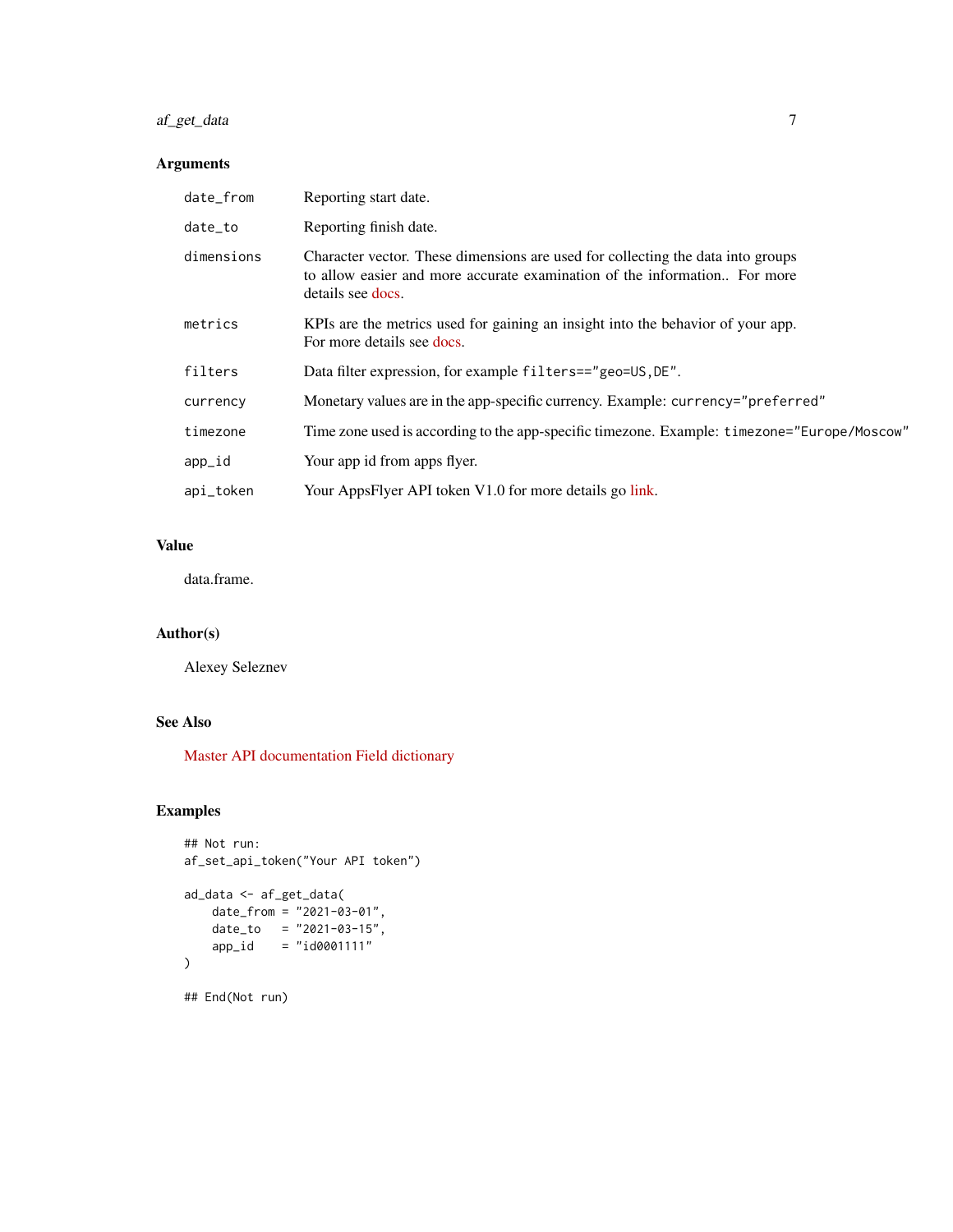<span id="page-7-0"></span>

#### Description

Get 'AppsFlyer' organic and non-organic raw data reports

#### Usage

```
af_get_raw_data(
   date\_from = Sys.Date() - 8,date_to = Sys.DataFrame() - 1,report_type = c("installs_report",
                   "in_app_events_report",
                   "uninstall_events_report"),
   media_source = NULL,
   category = NULL,
   event_name = NULL,
   currency = NULL,
   is_organic = FALSE,
   additional_fields = c("device_model",
                         "keyword_id",
                         "store_reinstall",
                         "deeplink_url",
                         "oaid",
                         "install_app_store",
                         "contributor1_match_type",
                         "contributor2_match_type",
                         "contributor3_match_type",
                         "match_type",
                         "device_category",
                         "gp_referrer",
                         "gp_click_time",
                         "gp_install_begin",
                         "amazon_aid",
                         "keyword_match_type",
                         "att",
                         "conversion_type",
                         "campaign_type",
                         "is_lat"),
   timezone = "Europe/Moscow",
   retargeting = NULL,
   maximum_{rows} = 1000000,app_id = getOption("apps_flyer_app_id"),
   api_token = getOption("apps_flyer_api_key"))
```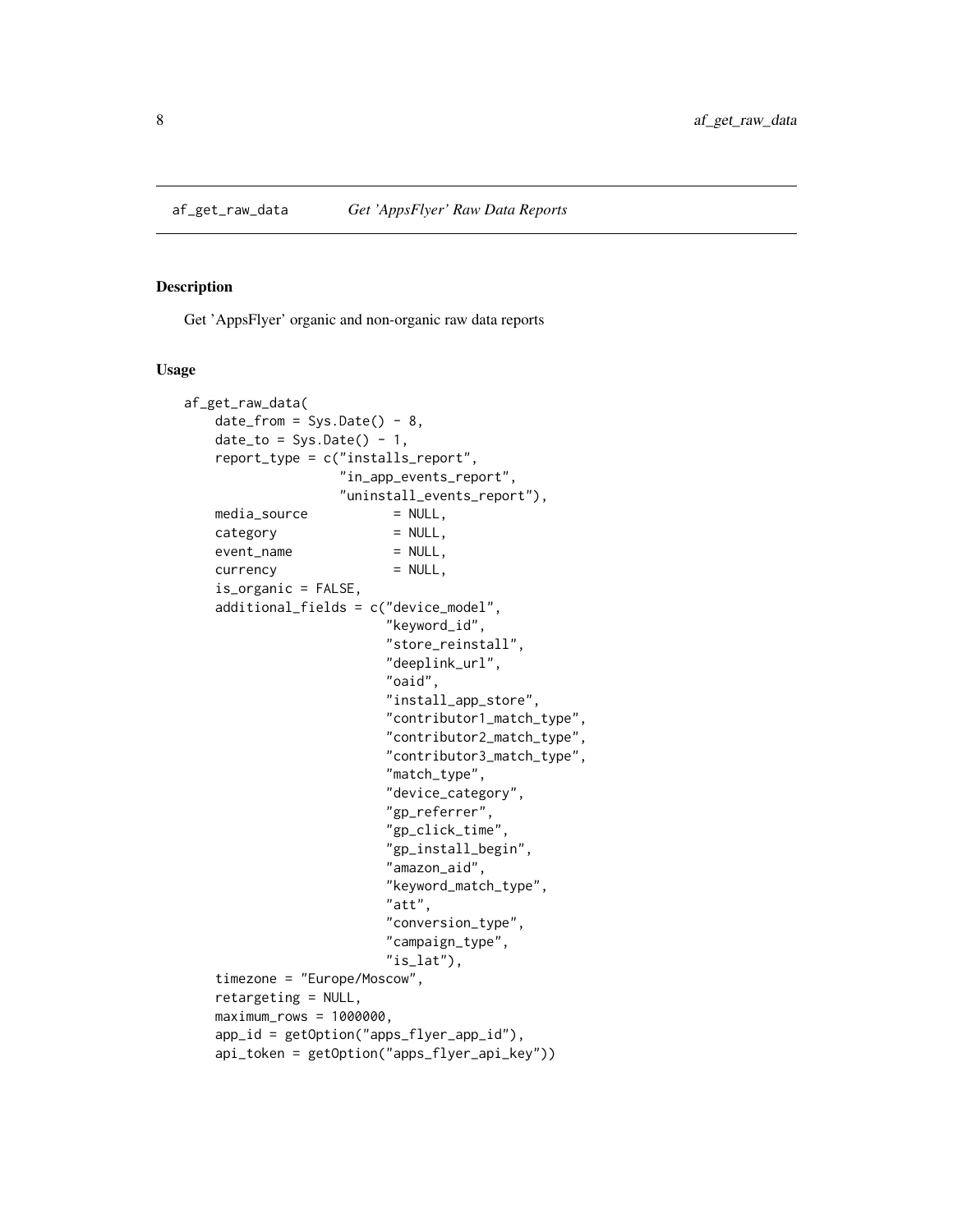# Arguments

| date_from         | Reporting start date.                                                                                                                                         |  |
|-------------------|---------------------------------------------------------------------------------------------------------------------------------------------------------------|--|
| date_to           | Reporting finish date.                                                                                                                                        |  |
| report_type       | Report type. One of: installs_report, in_app_events_report, uninstall_events_report.<br>For more details go to Integration > API access in AppsFlyer Web UI.  |  |
| media_source      | Use to limit (filter) to a specific media source for example, if you need inly<br>facebook data in your report use media_source="facebook".                   |  |
| category          | Traffic source category filter, for examplr category="standard".                                                                                              |  |
| event_name        | Filter in-app events by specified events. Select multiple events by using a char-<br>acter vector. For example: event_name = $c$ ( $"af\_purchase", "ftd"$ ). |  |
| currency          | Currency of the revenue and cost.                                                                                                                             |  |
| is_organic        | If TRUE you get only organic data.                                                                                                                            |  |
| additional_fields |                                                                                                                                                               |  |
|                   | Character vector of report's additional fields.                                                                                                               |  |
| timezone          | Your timezone, for example Europe/Moscow.                                                                                                                     |  |
| retargeting       | If TRUE you get retargeting data.                                                                                                                             |  |
| maximum_rows      | Report rows limit.                                                                                                                                            |  |
| app_id            | Your app id from apps flyer.                                                                                                                                  |  |
| api_token         | Your AppsFlyer API token V1.0 for more details go link.                                                                                                       |  |

# Value

data.frame.

# Author(s)

Alexey Seleznev

# See Also

[AppsFlyer Pull API documentation](https://support.appsflyer.com/hc/en-us/articles/207034346-Pull-APIs-Pulling-AppsFlyer-Reports-by-APIs)

# Examples

```
## Not run:
af_set_api_token("Your API token")
raw_data <- af_get_raw_data(
    date_from = "2021-03-01",
    date_to = "2021-03-15",
   report_type = "installs_report",
   app_id = "id0001111")
## End(Not run)
```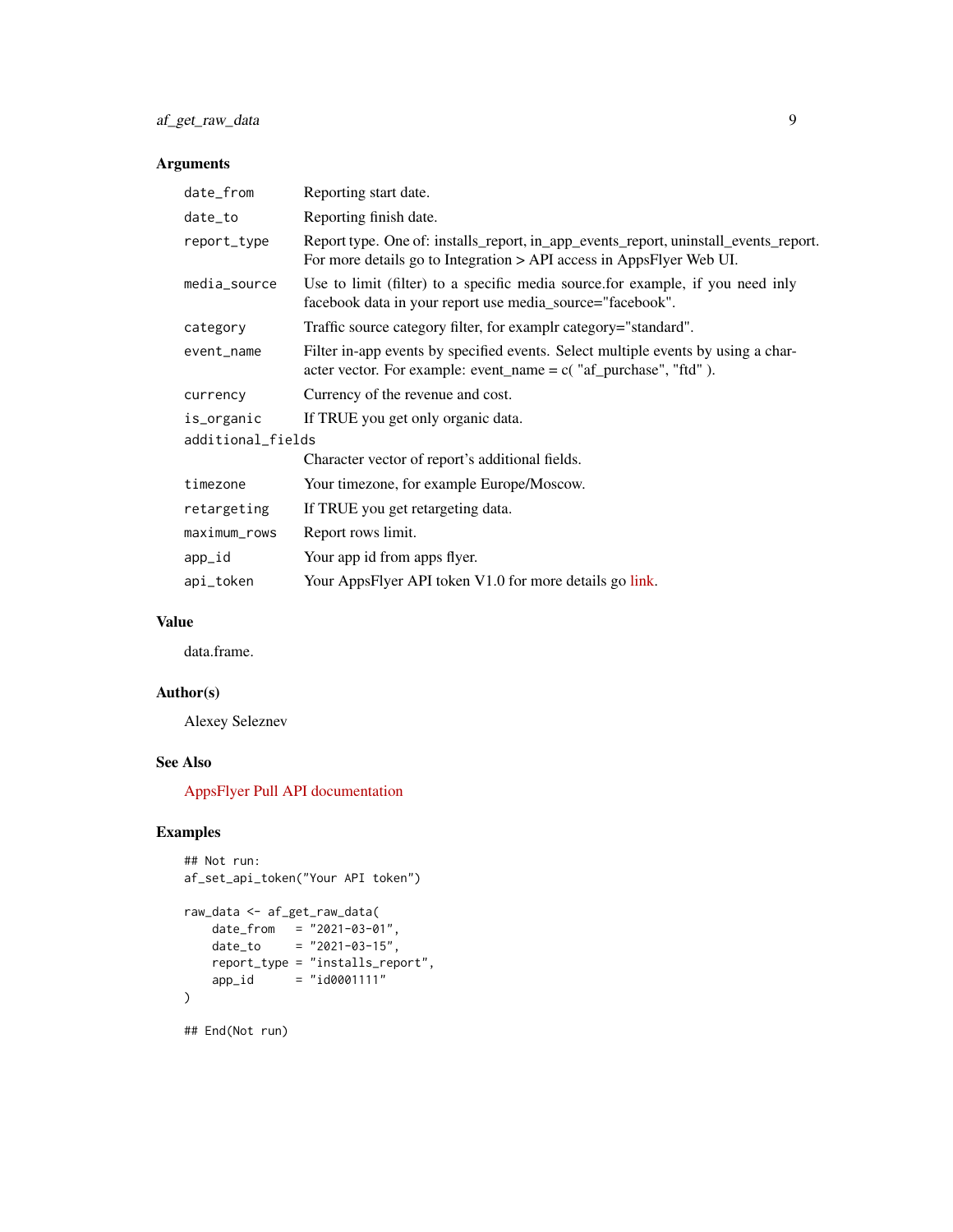<span id="page-9-0"></span>af\_get\_targeting\_validation\_rules

*Get Targeting Validation Rules*

### Description

Get targeting validation rules from 'AppsFlyer'

#### Usage

```
af_get_targeting_validation_rules(
 date\_from = Sys.Date() - 8,
 date_to = Sys.Date() - 1,
 report_type = c("invalid_installs_report",
                          "invalid_in_app_events_report"),
 additional_fields = c("device_model",
                          "keyword_id",
                          "store_reinstall",
                          "deeplink_url",
                          "oaid",
                          "rejected_reason",
                          "rejected_reason_value",
                          "contributor1_match_type",
                          "contributor2_match_type",
                          "contributor3_match_type",
                          "match_type",
                          "device_category",
                          "gp_referrer",
                          "gp_click_time",
                          "gp_install_begin",
                          "amazon_aid",
                          "keyword_match_type",
                          "att",
                          "conversion_type",
                          "campaign_type",
                          "is_lat"),
 timezone = "Europe/Moscow",
 maximum_{rows} = 1000000,
 app_id = getOption("apps_flyer_app_id"),
 api_token = getOption("apps_flyer_api_key")
)
```
# Arguments

| date_from | Reporting start date.  |
|-----------|------------------------|
| date_to   | Reporting finish date. |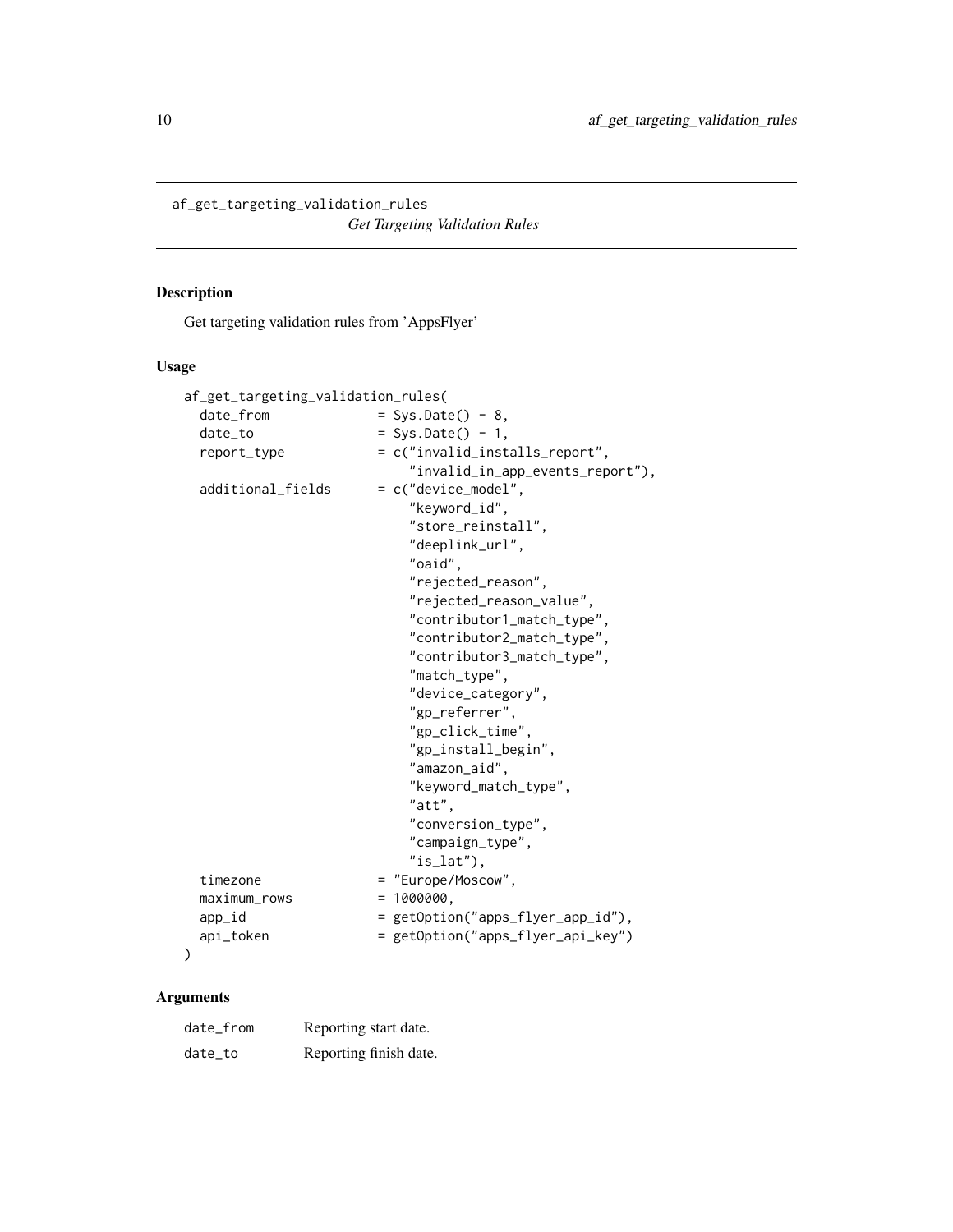### <span id="page-10-0"></span>af\_set\_api\_token 11

| report_type       | Report type. One of: invalid_installs_report, invalid_in_app_events_report. For<br>more details go to Integration > API access in AppsFlyer Web UI. |  |
|-------------------|-----------------------------------------------------------------------------------------------------------------------------------------------------|--|
| additional_fields |                                                                                                                                                     |  |
|                   | Character vector of report's additional fields.                                                                                                     |  |
| timezone          | Your timezone, for example Europe/Moscow.                                                                                                           |  |
| maximum_rows      | Report rows limit.                                                                                                                                  |  |
| app_id            | Your app id from apps flyer.                                                                                                                        |  |
| api_token         | Your AppsFlyer API token V1.0 for more details go link                                                                                              |  |

#### Value

data.frame.

#### Author(s)

Alexey Seleznev

# See Also

[AppsFlyer Pull API documentation](https://support.appsflyer.com/hc/en-us/articles/207034346-Pull-APIs-Pulling-AppsFlyer-Reports-by-APIs)

### Examples

```
## Not run:
af_set_api_token("Your API token")
inv_data <- af_get_targeting_validation_rules(
   date_from = "2021-03-01",date_to = "2021-03-15",report_type = "invalid_installs_report",
   app_id = "example.append.com"
\mathcal{L}## End(Not run)
```
af\_set\_api\_token *Set 'AppsFlyer' API Token*

### Description

Set AppsFlyer API token in current R session

#### Usage

af\_set\_api\_token(api\_token)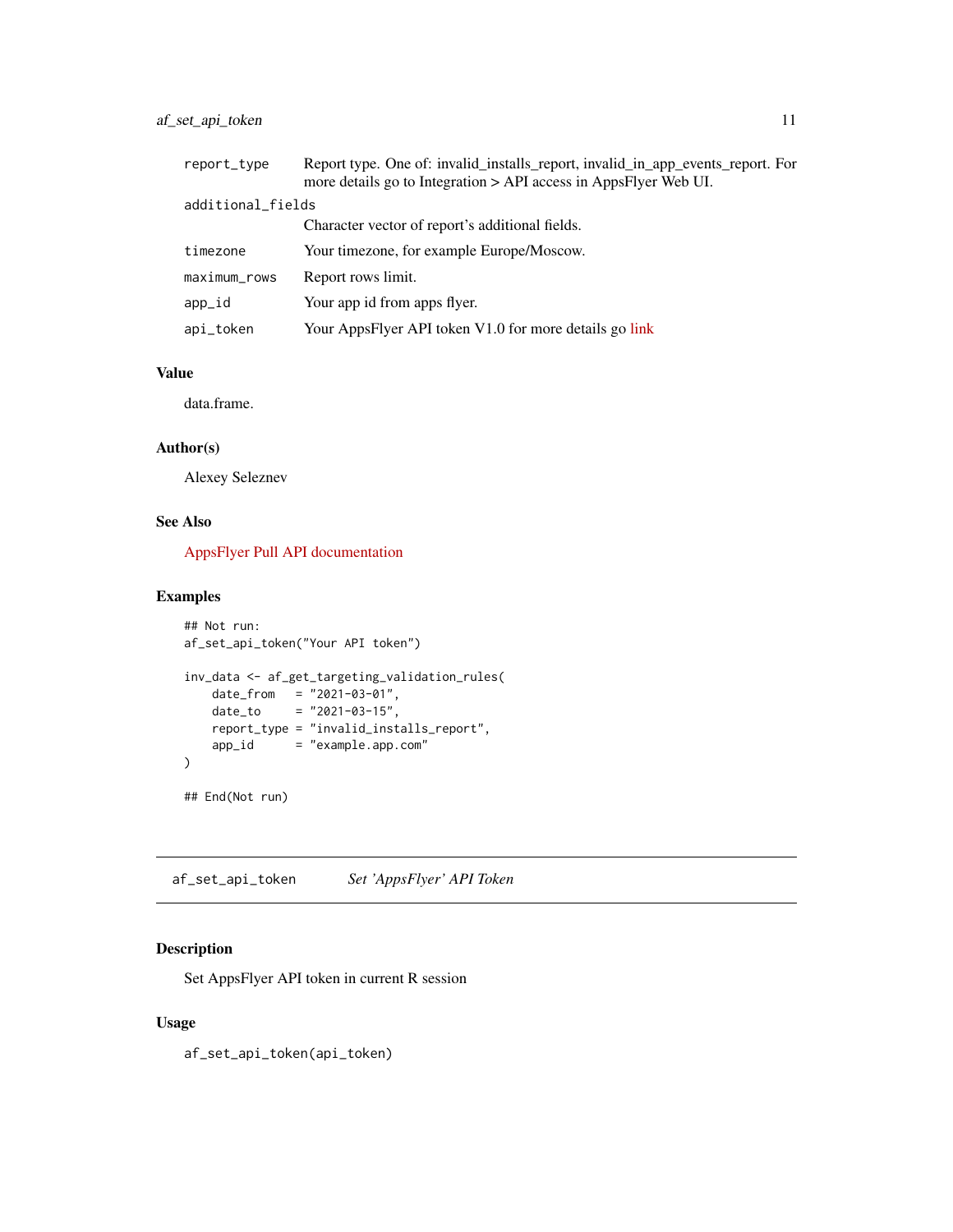# Arguments

api\_token Your AppsFlyer API token.

#### Value

No return value, called for set api token in current R session.

# Author(s)

Alexey Seleznev

#### See Also

For more details go [link](https://support.appsflyer.com/hc/en-us/articles/360004562377)

# Examples

## Not run: af\_set\_api\_token("Your API token")

## End(Not run)